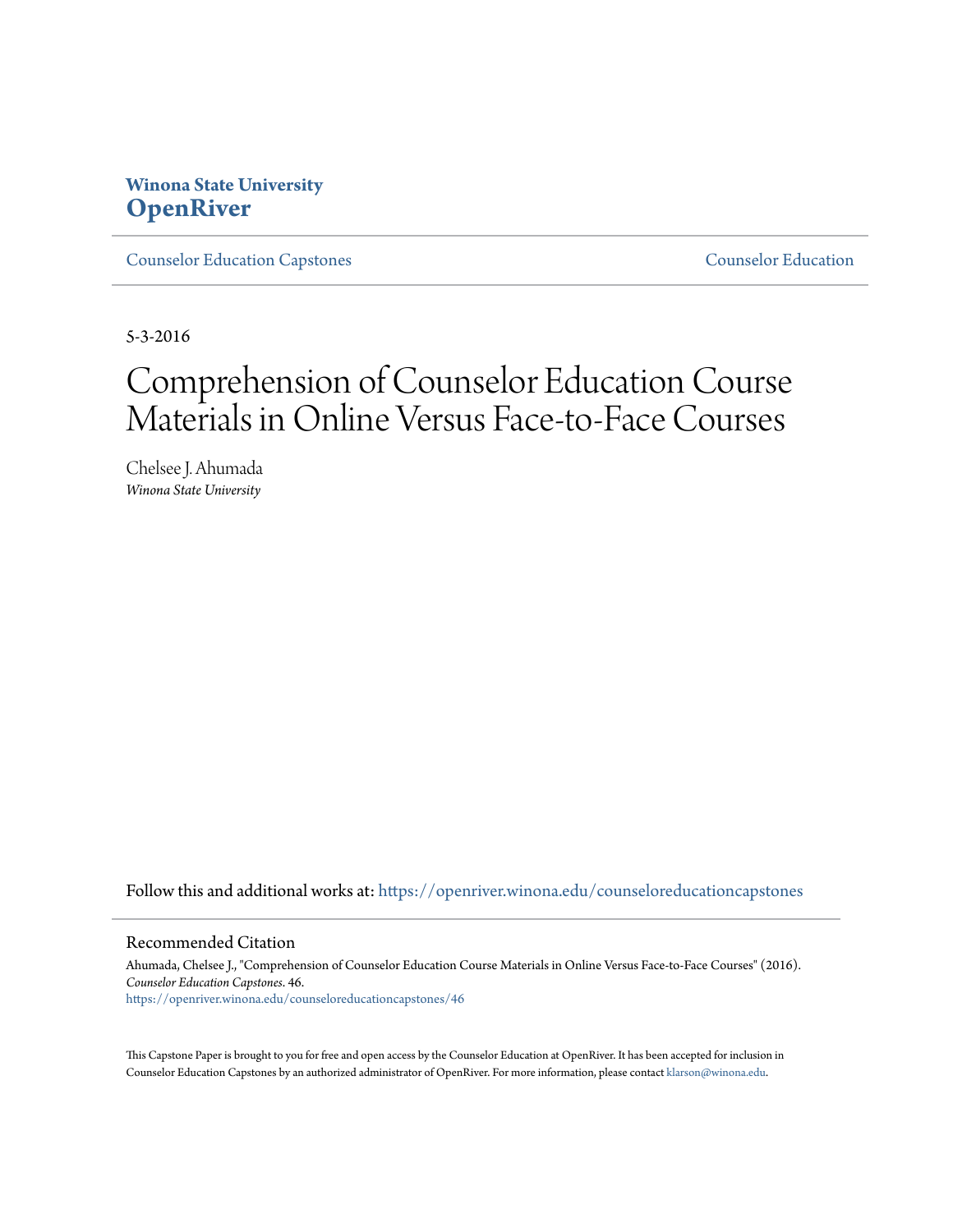Comprehension of Counselor Education Course Materials in Online Versus Face-to-Face

Courses

Chelsee Ahumada

A Capstone Project submitted in partial fulfillment of the

requirements for the Master of Science Degree in

Counselor Education at

Winona State University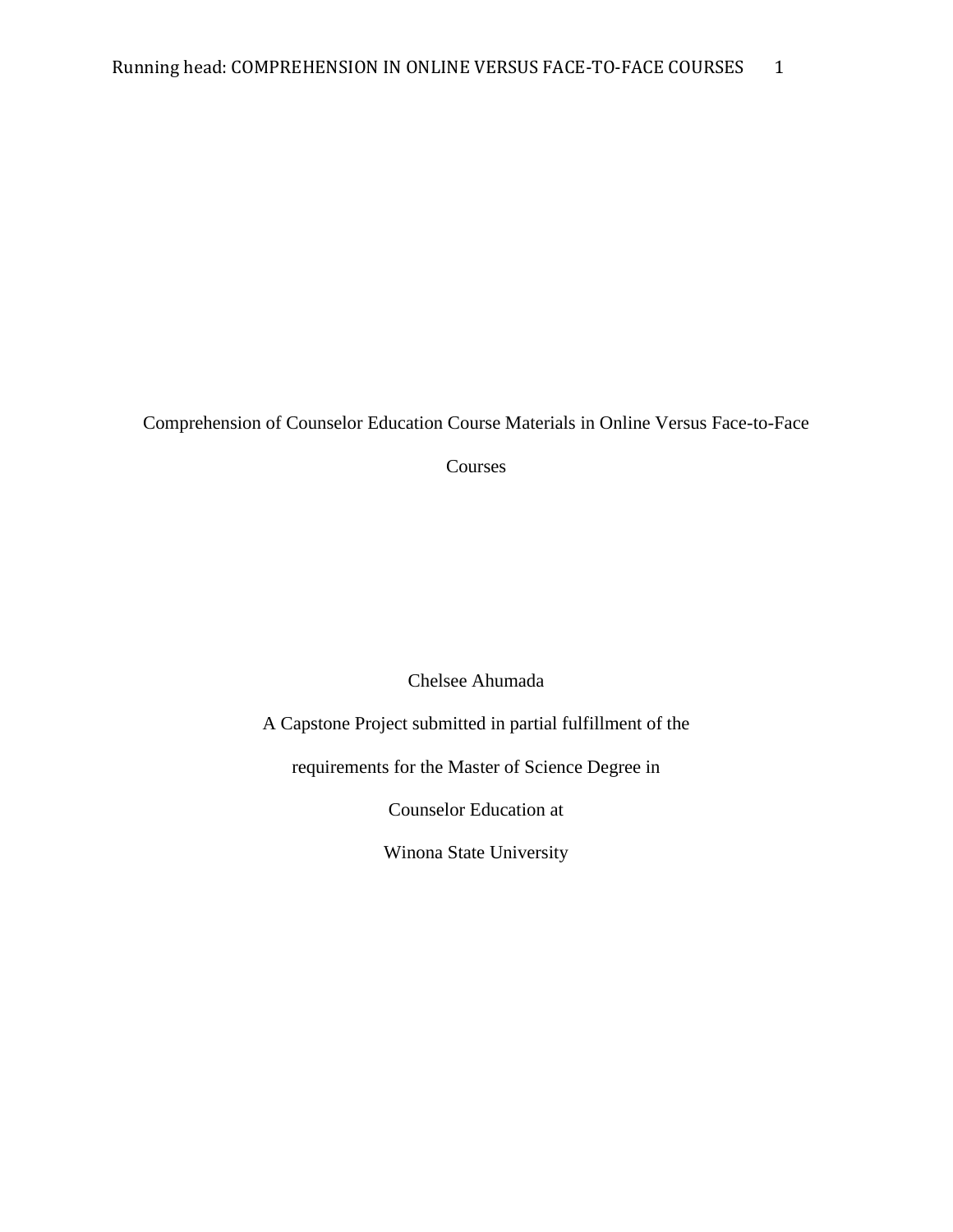Winona State University

College of Education

Counselor Education Department

CERTIFICATE OF APPROVAL

### CAPSTONE PROJECT

\_\_\_\_\_\_\_\_\_\_\_\_\_\_\_\_\_\_\_\_\_\_\_\_\_\_

Comprehension of Counselor Education Course Materials in Online Versus Face-to-Face

\_\_\_\_\_\_\_\_\_\_\_\_\_\_\_\_\_\_\_

Courses

This is to certify that the Capstone Project of

Chelsee J. Ahumada

Has been approved by the faculty advisor and the CE 695 – Capstone Project

Course Instructor in partial fulfillment of the requirements for the

Master of Science Degree in

Counselor Education

Capstone Project Supervisor: Will Sample

Approval Date: 5/3/16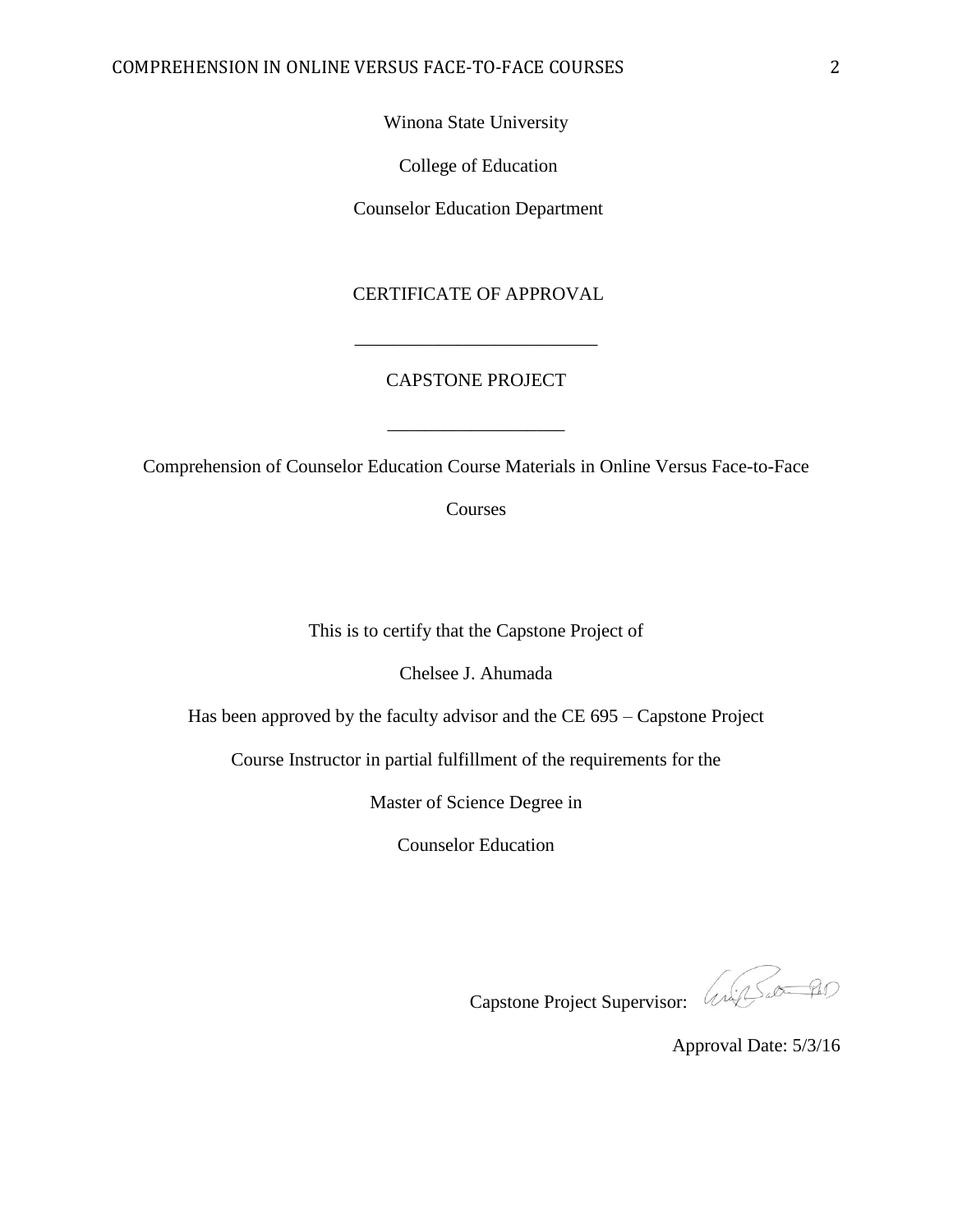#### Abstract

American society has become technology oriented, both inside and outside of the classroom. Some research findings suggest that 31% of students had taken at least one online course in 2012 (Miller & Young-Jones 2012). There are many biases, such as cheating and student biases for both online and traditional face-to-face classes. This review of literature intends to determine if online or traditional courses yield higher comprehension in the course material and how counselor education courses should respond to this research. Research has shown that skillsbased courses should be taught in the traditional setting while theories and other content courses may have equal comprehension in online courses, if students are given supplemental materials.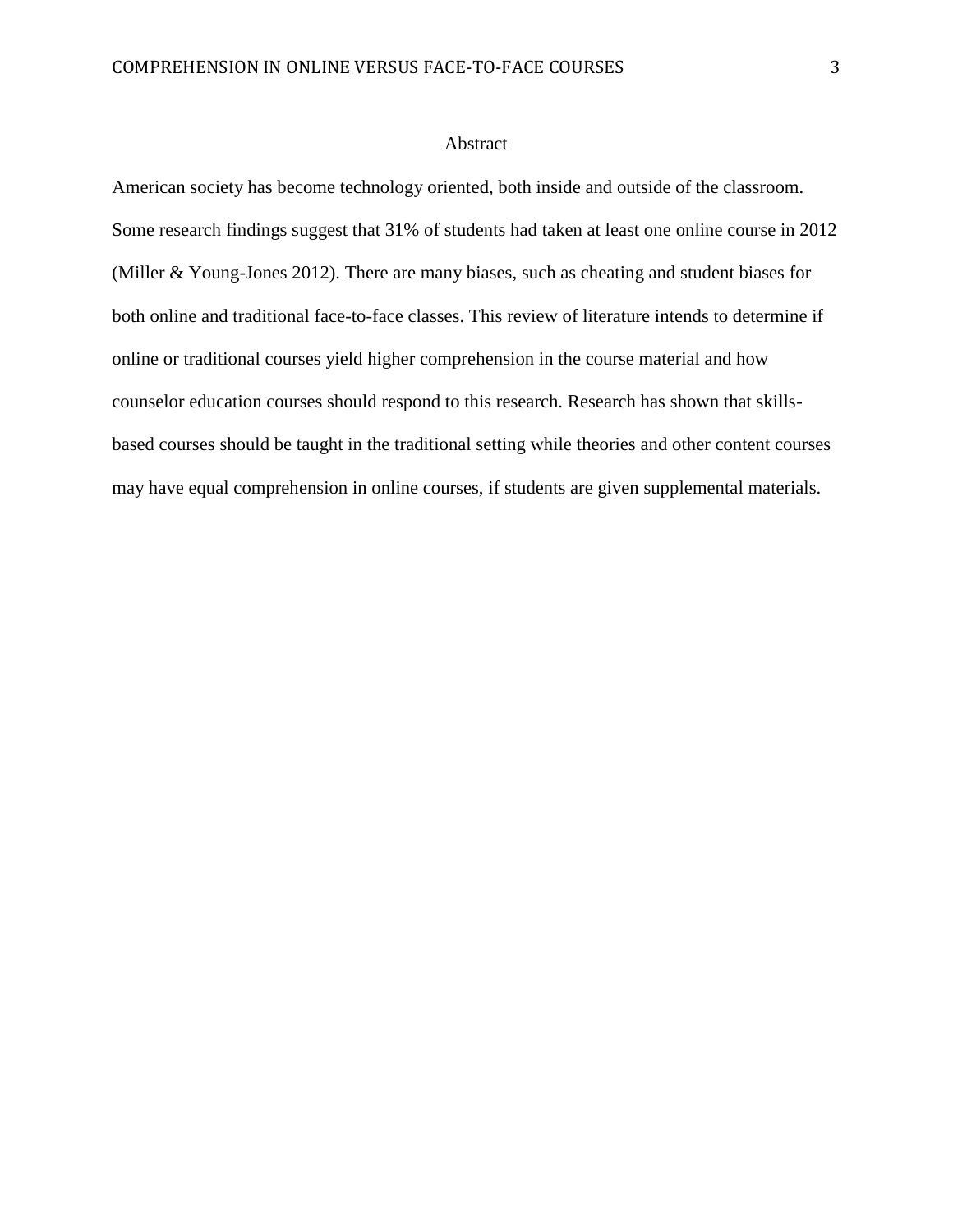| <b>Contents</b> |
|-----------------|
|-----------------|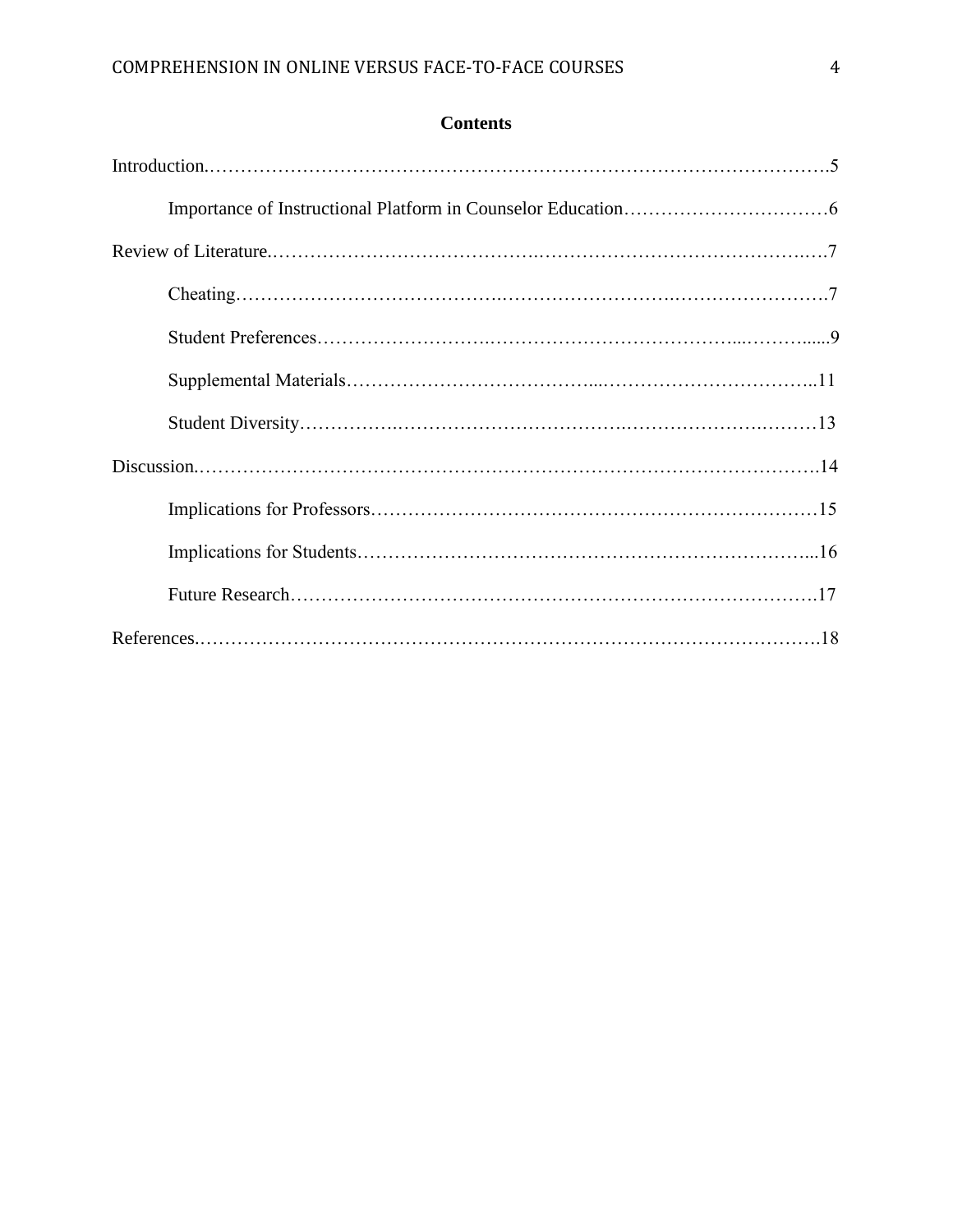Comprehension of Counselor Education Course Materials in Online Versus Face-to-Face

#### **Courses**

It is without a doubt that our society has become technology oriented, both inside and outside the classroom. Bjornsen and Archer (2015) called youth the "wired generation," where cell phones have become an extended art of the self. McCombs (2000) stated that education has made a shift from being a teacher-centered paradigm to a student-centered paradigm. Some schools have made accommodations for student preferences to enhance their learning, such as Winona State University, give students iPads for school, some provide laptops, and they may loan other equipment such as video recorders. Miller and Young-Jones (2012) noted that 31% of college students in the United States have taken at least one online course. Halupa and Caldwell (2015) stated that there are three competing tensions in education: technology, the teacher, and the institution; all of which can impact the success of using technology for online courses. Numerous studies have been conducted on various aspects of online courses including, but not limited to, cheating (Stowell, 2015), motivation for online courses (Xie & Huang, 2014), professor preferences and biases (Miller  $& Young-Jones$  2012), online discussions and whether or not they improve test scores (Lineweaver, 2010), and what age ranges are most likely to take online courses (Divita, 2012). While some professors do not prefer online courses, Gray (2013) found that there was a nine percent (572,512 students) increase in online enrollments between 2010 and 2011 whereas traditional courses had decreased by 22,013 enrollments, in which Pittman (2015) stated that online education no longer requires justification, and is here to stay.

According to Merriam-Webster (n.d.), the definition of comprehension is the act of grasping with intellect. It seems as though there are more online classes every year and according to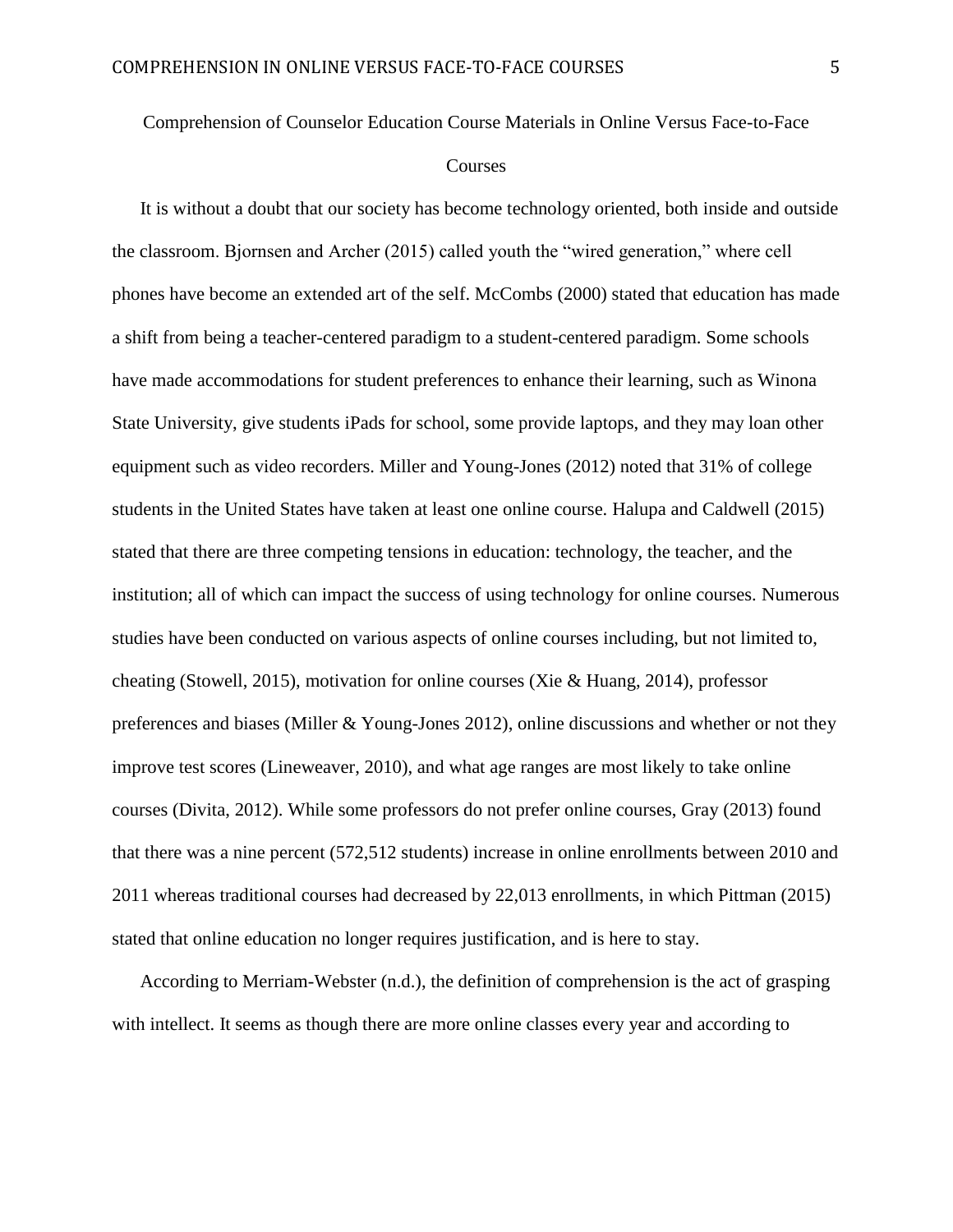Miller and Young-Jones (2012), one third of professors find this type of classroom setting to be inferior due to lack of course comparability and opportunities to cheat in online courses.

Blackmore, Tantam, and Deurzen (2008) stated that online learning has appeared to greatly expand, there has been far less research completed on counselor education, perhaps due to biases that online courses is not suitable for psychotherapy training. This literature review intends to look at the studies, and other works to determine if taking online courses means that students will accept a poorer quality alternative to traditional courses. This is an important question for counselor education because social skills are deemed to be necessary.

#### **Importance of Instructional Platform in Counselor Education**

Trepal, Heberstrob, Duffey, and Evans (2007) studied internship students in a counselor education program. These researchers argued that supervised development of effective counseling skills is of the highest importance in a master's-level counselor program. They continue on to say that basic attending and responding skills are the foundation for advanced practice. Additionally, Trepal, Heberstrob, Duffey, and Evans (2007) look to the Council for Accreditation of Counseling and Related Educational Programs (CACREP) for guidance. According to these authors, CACREP requires that counseling students must understand the helping relationship in its entirety. The helping relationship include therapeutic conversations, creating counseling goals and interventions, and terminating the client. The research in this review of literature as well as CACREP's requirements begs the question, "Can a counselor education student master the appropriate attending skills necessary in an online class?"

This literature review is important because of the amount of students taking online classes. If online courses are truly inferior to traditional classes, are schools sending unqualified or inexperienced people into the field? Are there certain curricula that are acceptable to be in an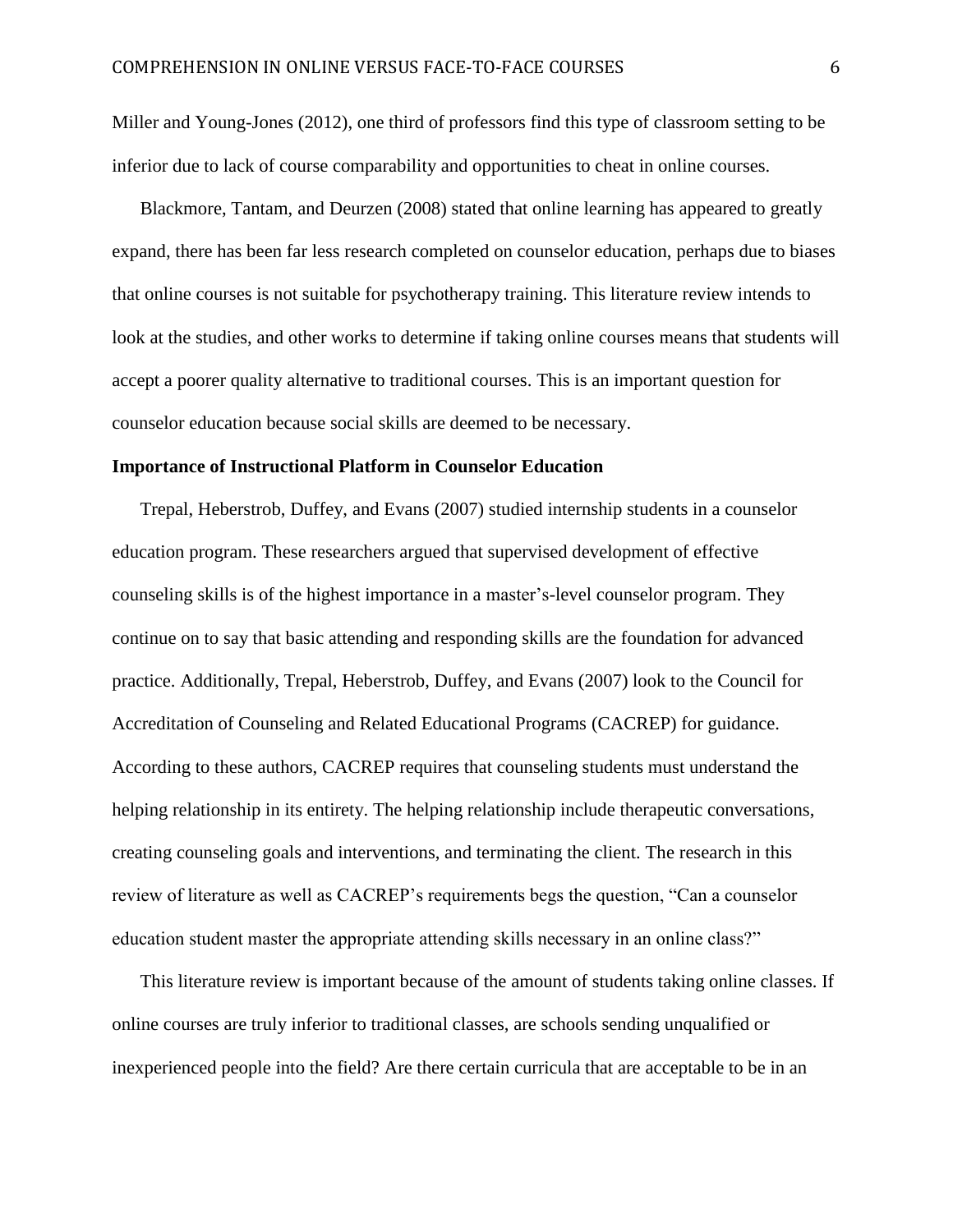online format and some curricula that should only be in a face-to-face class? Another question this literature review seeks to find an answer for is, can distance learning overcome any potential barriers to traditional courses for counselor education students?

#### **Literature Review**

There are many challenges with this literature review. It has been difficult to find enough research on traditional courses; perhaps because they have been around for centuries and people do not see the point in defending them, and even more difficult for counselor education courses. When the research was broadened to general online courses, more information was readily available. After an extensive review of models for higher education and counseling literature, research revealed that the answer for comprehension is not so simple. There are many factors in education that determine comprehension, not just whether the course was made available in faceto-face or online interactions. These factors are given their own sections in the literature review below to make it easier to view and understand.

#### **Cheating**

Miller and Young-Jones (2012) acknowledged that there has been a 358% increase in students taking online courses. Stowell (2015) reported that 74-78% of students admitted that online courses are easier to cheat. Bedford, Gregg, and Clinton (2011) indicated that in a survey of 15,000 students, over 50% of those students admitted to cheating on written work and eighteen percent admitted to cheating on an exam. Miller and Young-Jones (2012) made mention that 64% of professors feel that it is easier to cheat in online courses. Bedford, Gregg, and Clinton (2011) stated that social norms have been evolving and there is now more leniency towards cheating and in some cases, it may be considered normal. Results of Bedford, Gregg, and Clinton's (2011) research showed that when students believed that there was little chance of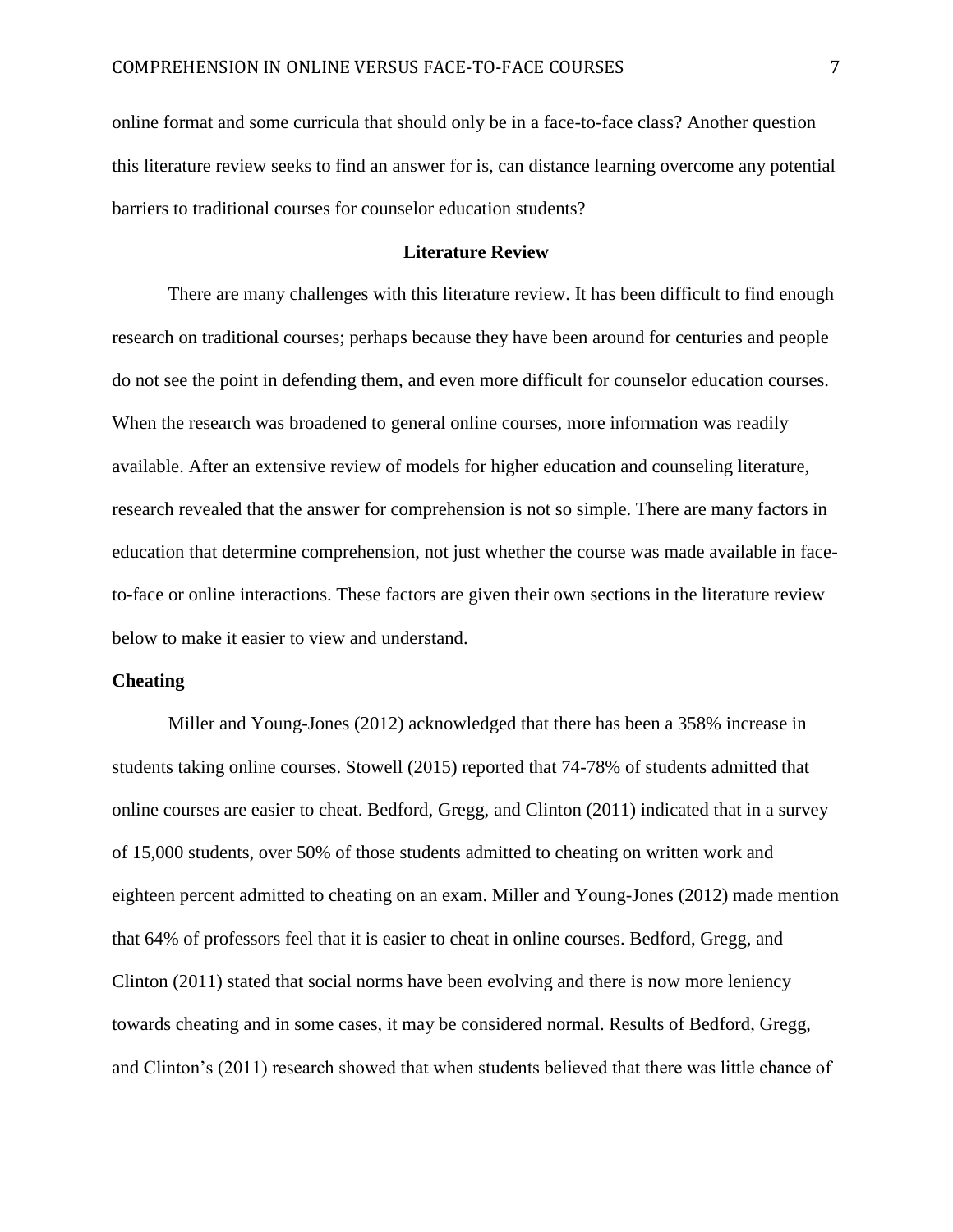them getting caught they were more likely to believe that there would be no consequences to cheating. Other students in the Clinton's (2011) study rationalized that it is better to cheat on a test than to cheat on a paper. Their study also showed that if a student has cheated once, it felt easier to cheat again.

Bell, Simone, and Whitfield (2015) believed that one weakness in online courses is that the professors cannot observe students while they utilize online tools. Stowell (2015) recommended that if students are taking online tests, they should be open-book tests so that the students are less likely to cheat. Bedford, Gregg, and Clinton (2011) looked at the utility of using a remote proctor for online classes to reduce the amount of cheating that occurred during online tests. Awad and Chinneck (1998) looked at universities who used proctors in their classrooms for tests. They explained that a proctor is a person who watches other people take tests to ensure that cheating is not occurring. They showed that proctors are useful to the exam process because they have been trained to determine when someone is cheating on an exam. Bedford, Gregg, and Clinton (2011) stated that remote proctors might be a useful way to prevent at-home cheating. Some online proctors such as Software Secure Remote Proctor, which is what Awad and Chinneck (1998) used, can be plugged into a computer. These proctors may come with a fingerprint scanner and a 360-degree camera to determine who is taking the test and whether or not the person taking the test is using outside sources to cheat. In a study, they had participants engaging in behaviors that appeared to look like cheating, such as using their phones, shuffling papers, talking to another person, and looking at a book. The purpose of this was to see if the online proctor could pick up on behaviors that looked like cheating. When the behaviors were found, the online proctor would record the behavior and email the professor a clip of the video. The authors conducted another study in which a university agreed to use online proctors for their class to determine the ease of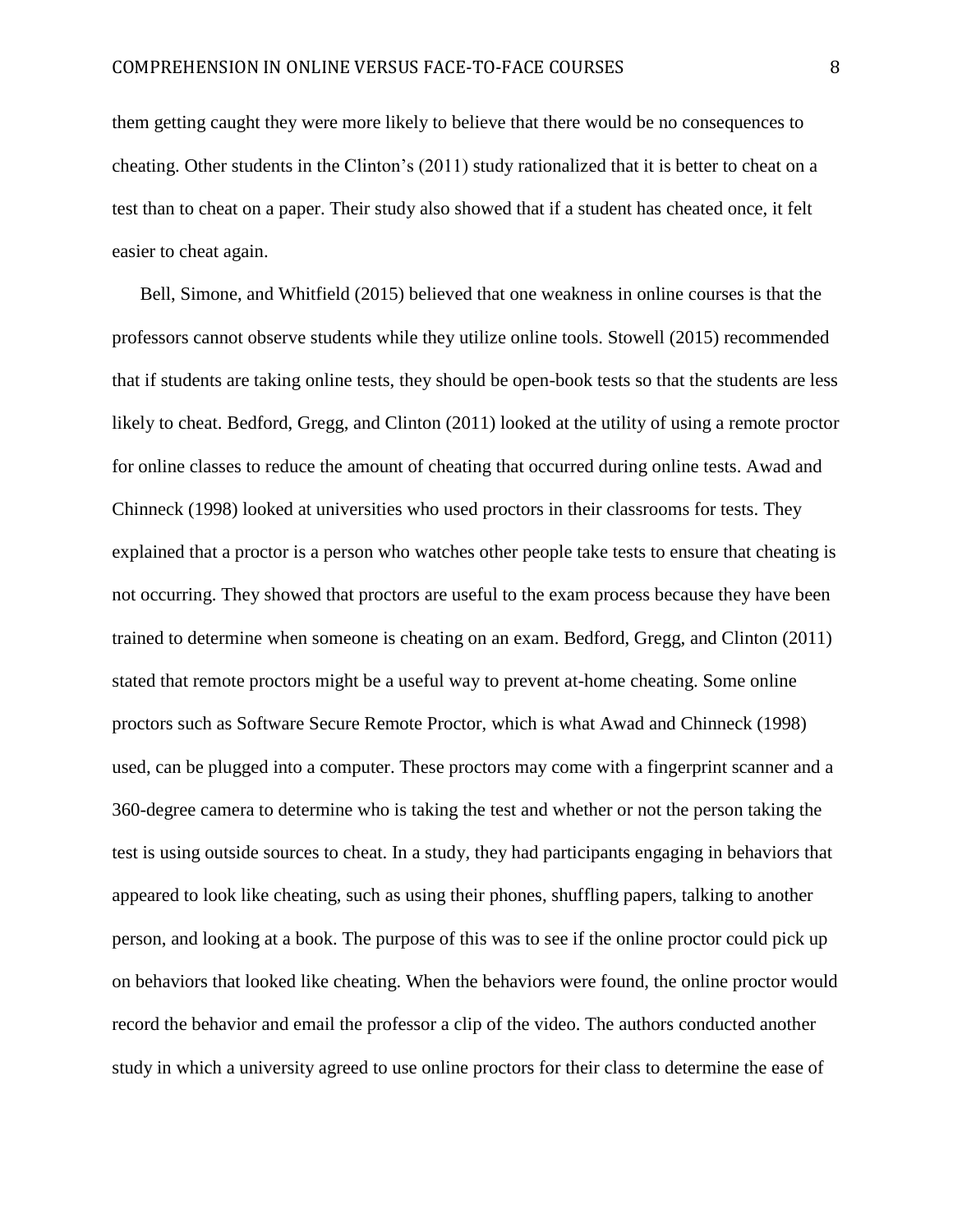use. Awad and Chinneck's (1998) results showed that there might have been some positive peer pressure, in that people were less likely to cheat because more people were getting caught. Students found that the online proctor was easy to use, although stated that the online proctors would be very expensive for a student to use (Awad & Chinneck 1998).

Pittman (2015) also stated that online proctors are among one of the best ways to determine academic honesty. Pittman (2015) also stated that online proctors were very expensive. The author mentioned that the Higher Education Opportunity Act led to the creation of a bill in 2008, which urged universities to take action to prevent online cheating. Many of the universities were concerned with the cost of online proctors violating the privacy rights of students, so many stopped using online exams and instead, took a trusting approach, using projects, online discussion boards, and group work.

Others believe that open-book exams may prevent cheating as well as increase exam scores. Stowell (2015) believed that students who took open-book exams online would have higher exam scores than if they took a closed-book exam online. Stowell (2015) had students take closed-book exams in the beginning portion of the semester and then allowed students to utilize their notes and textbook for their exams. Results indicated a 6 to 10% increase in exam scores for the first open-book exam but the grades decreased after the second open-book exam. Stowell (2015) postulated that there may have been the initial increase because students were more likely to practice deeper learning strategies (i.e. studying) for the first exam and then gave less effort in their studying after the first test.

#### **Student Preferences**

Some articles mention incorporating online features to face-to-face courses, this is often called a hybrid course. In a hybrid course, the responsibility lies with the students (Haulpa  $\&$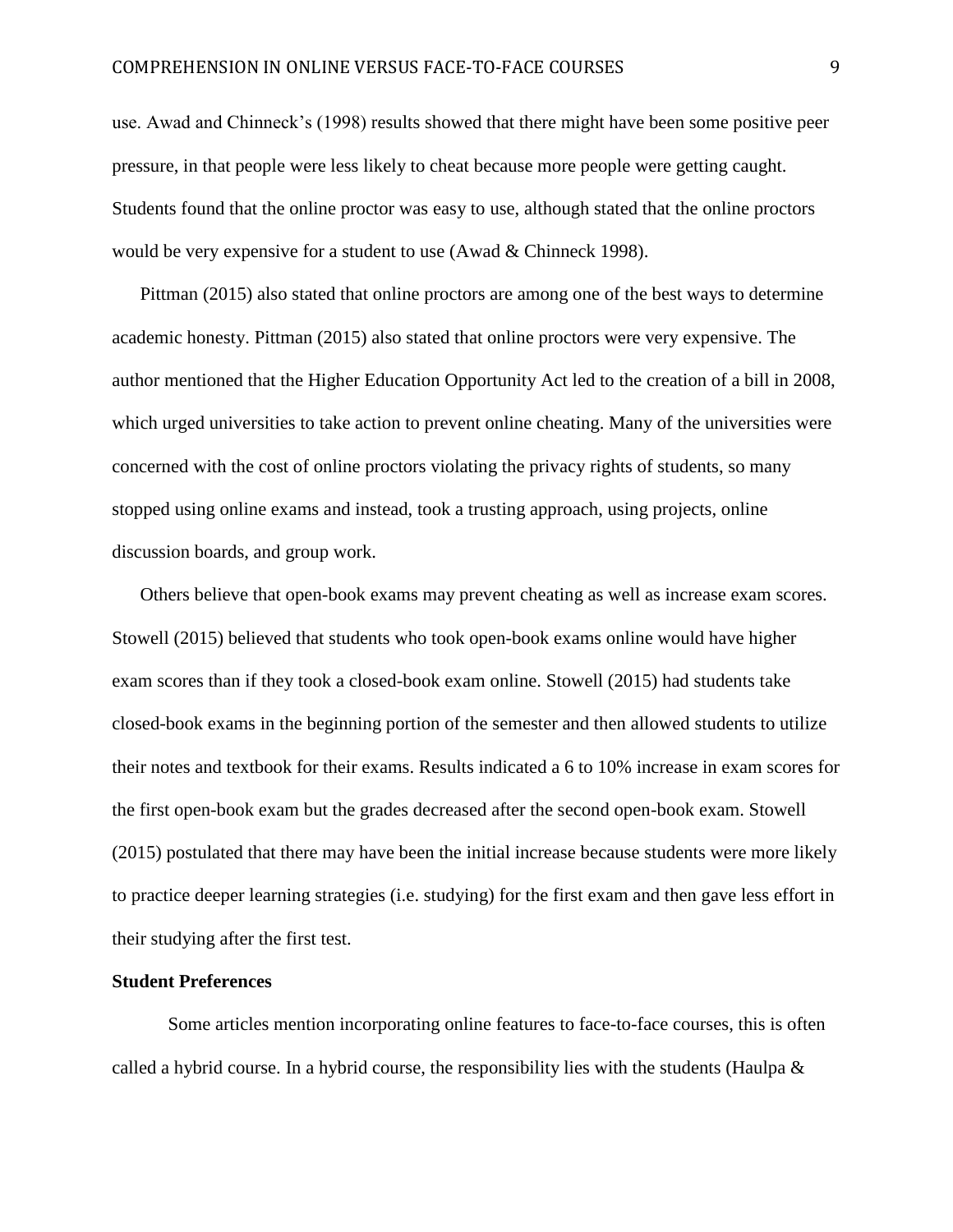Caldwell 2015). Mansour and Mupinga (2007) wanted to describe students' experiences in online and hybrid courses. The researchers asked students to reflect on their experiences in their course. It was found there were both positive and negative experiences for both online and hybrid courses, although there tended to be more negative experiences in online courses. The positive experiences for the hybrid course included the presence of a professor for their input, professor availability, and the students enjoyed scheduling their classes to fit their schedule. The negative experiences for the hybrid course included rigid schedules and computer problems for the online portion of the course. For the online courses, students identified positive experiences such as, convenience, understanding the class expectations, and instructor availability. The negative experiences in the online course included technical difficulties and feeling lost on the Internet. It was important to note however, that students taking either online or hybrid courses felt as though they got what they needed to learn from the course.

Bedford, Gregg, and Clinton (2011) stated that face-to-face learning helps to build rapport and trust between professors and students. Halupa and Caldwell (2015) found that students had a more pleasurable experience with online courses when supplemental materials were given. Wilson and Allen (2011) looked at success rates for college students and found that there was no significant difference between student performance in online and face-to-face courses. They believed that personal contact with the professors were critical. Wilson and Allen (2011) stated that contact could include meetings, emails, testing, and discussion boards.

Lyke and Frank (2012) compared student-learning outcomes in online and traditional classroom environments for a psychology course. These researchers gave weekly quizzes and supplemental materials to online courses while providing lectures and quizzes to the face-to-face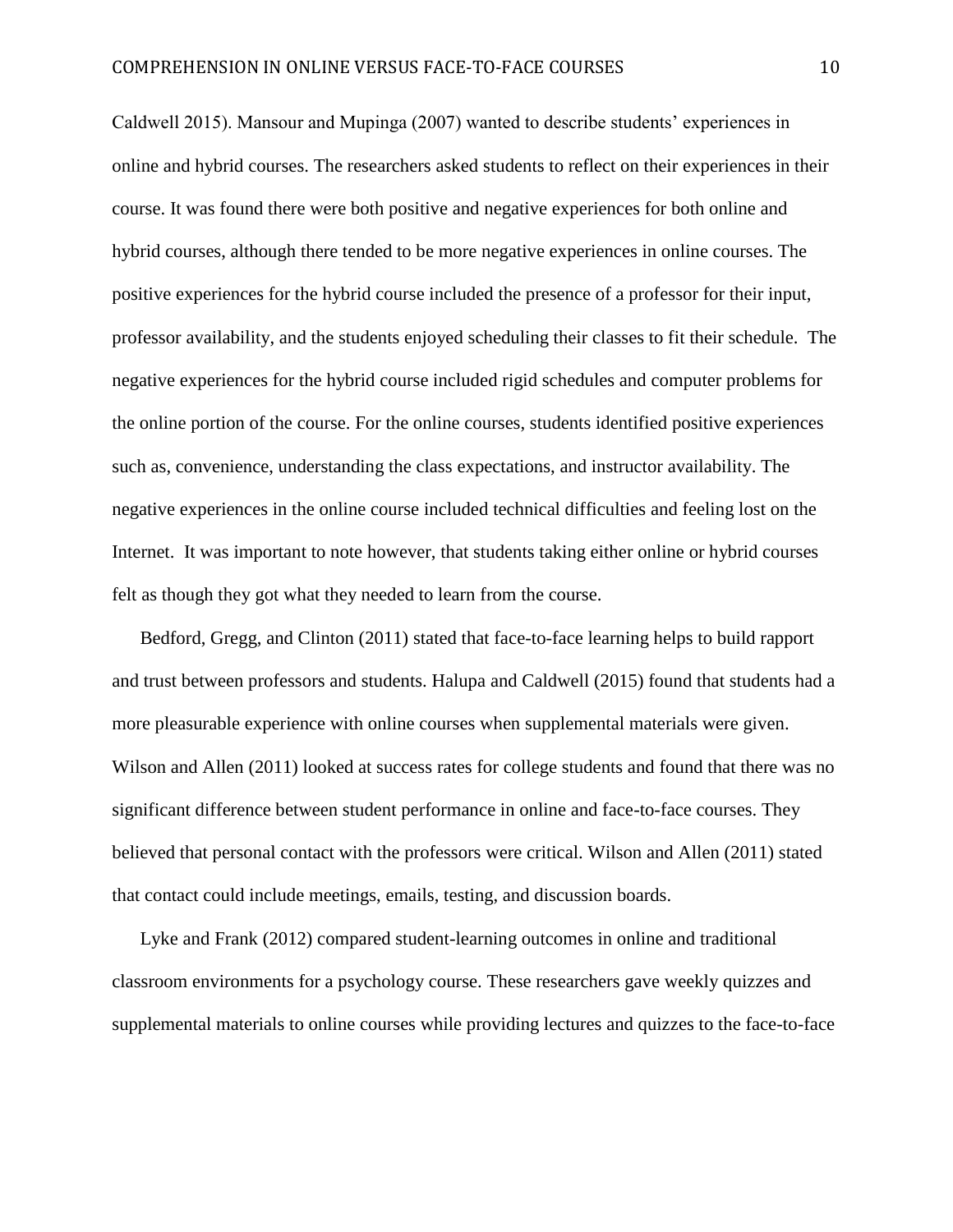students. The results showed that there was no difference in learning outcomes of students in traditional classrooms compared to students in the online environment.

Blackmore, Tantam, and Deurzen (2008) conducted research on an online course called SEPTIMUS. SEPTIMUS is a one-year online psychotherapy-training course that focuses on theories of counseling. They also created a traditional course to evaluate the differences in these courses. This course was designed to increase access for students who lived in isolated areas, for students with wok and family commitments, and for students who have a disability. Blackmore, Tantam, and Deurzen's (2008) research showed that the online students reported higher satisfaction with course material than the students in the traditional course. Students in this research appeared to enjoy it because it allowed more time for self-reflection than the traditional courses and there was more anonymity. Blackmore, Tantam, and Deurzen (2008) stated that barriers the online students faced included personal choice, learning style, instructions, organization of course materials, content suitability, and technological barriers.

#### **Supplemental Materials**

Halupa and Caldwell (2015) mentioned that students are asked to learn a large amount of material in a short period of time, which can result in lower comprehension. They recommended utilizing supplemental materials. Alharbi (2015) looked at how writing could improve students' comprehension. Alharbi (2015) believed that writing is a crucial skill that students need to master in college level work. Halupa and Cadwell (2015) hypothesized that students would perform significantly better on online classes than in traditional classes if the instructor provided supplemental videos. Halupa and Caldwell (2015) took one engineering class and split it into online and traditional settings. In the traditional class, they were given a traditional lecture class, readings, and homework assignments. Those in the online classes received online lecture videos,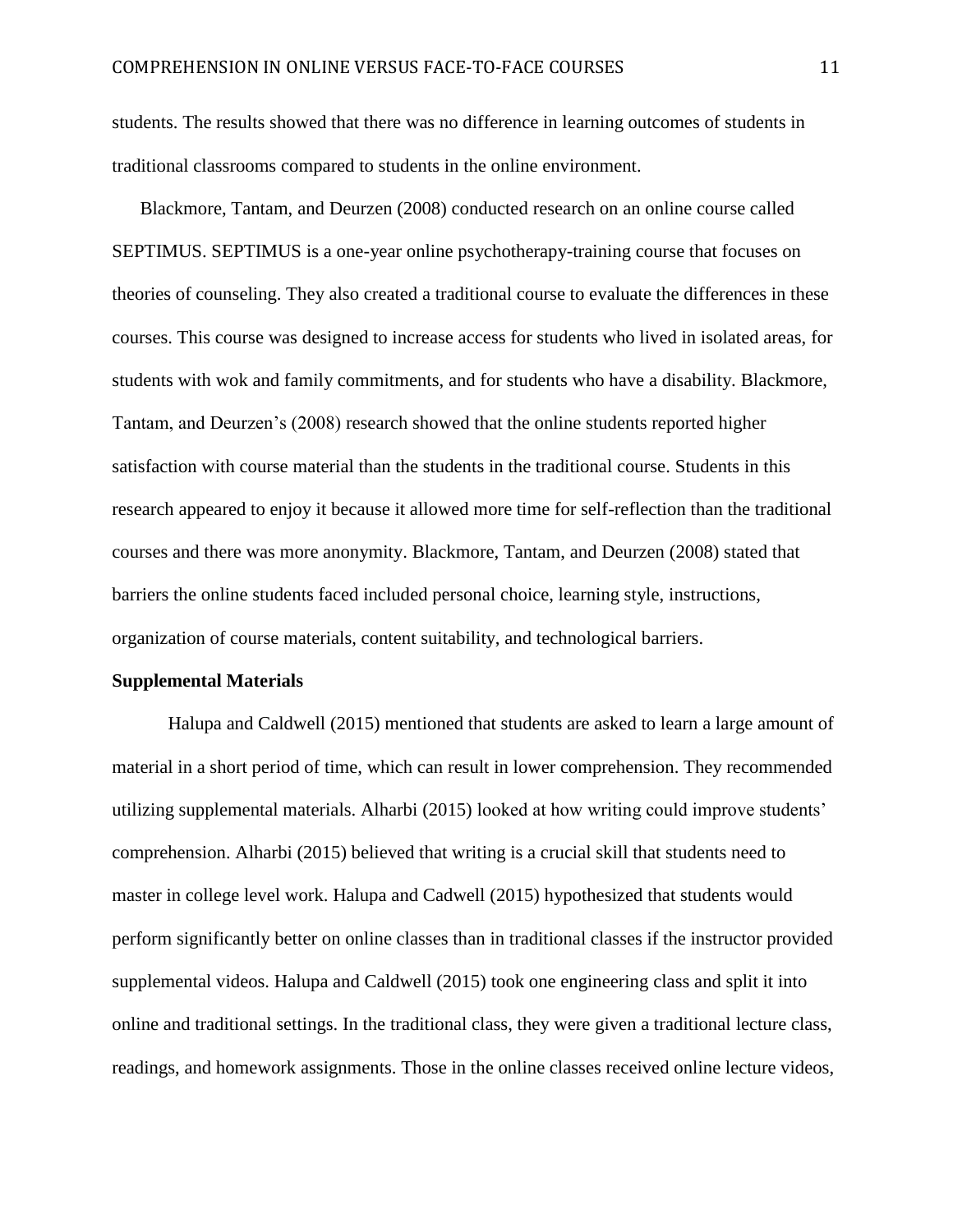videos demonstrating how to solve problems, readings, and homework. Halupa and Caldwell's (2015) results showed that students in the online courses had an overall better experience, as they could watch the videos numerous times when they felt "stuck" and could take the learning at their own pace. The research showed that there was no significant difference between online and traditional test scores. Halupa and Caldwell (2015) stated that online classes might yield higher comprehension when paired with supplemental materials. This research demonstrated the importance of coming from a teacher-centered approach to a student-centered approach.

Conversely, Bell, Simone, and Whitfield (2015) hypothesized that if students completed online homework assignments; the students would perform better on in-class quizzes and exams. Results demonstrated that students did not perform better on exams and quizzes when they completed homework assignments prior to taking in-class quizzes. Halupa and Caldwell (2015) also found that while online students may receive more supplemental material, they were less likely to review the material.

Wolfson, Cavanaugh, and Kraiger (2014) also made suggestions for online courses, agreeing that supplemental materials may be useful for online students. These authors further stated that online courses should be highly structured with clear learning objectives. They stated that discussion boards for students to provide feedback to one another is a useful learning tool.

Celik (2013) looked at the social dynamics in discussion post groups for online courses. Celik (2013) found that there were many positive interactions with their group members, with more than one third of the posts involving emotional catharsis, one fourth of the posts included an encouragement to another peer, and many started with greetings of familiarity with one another. Celik (2013) also found that only eleven percent of the posts included criticisms and three percent made up information giving.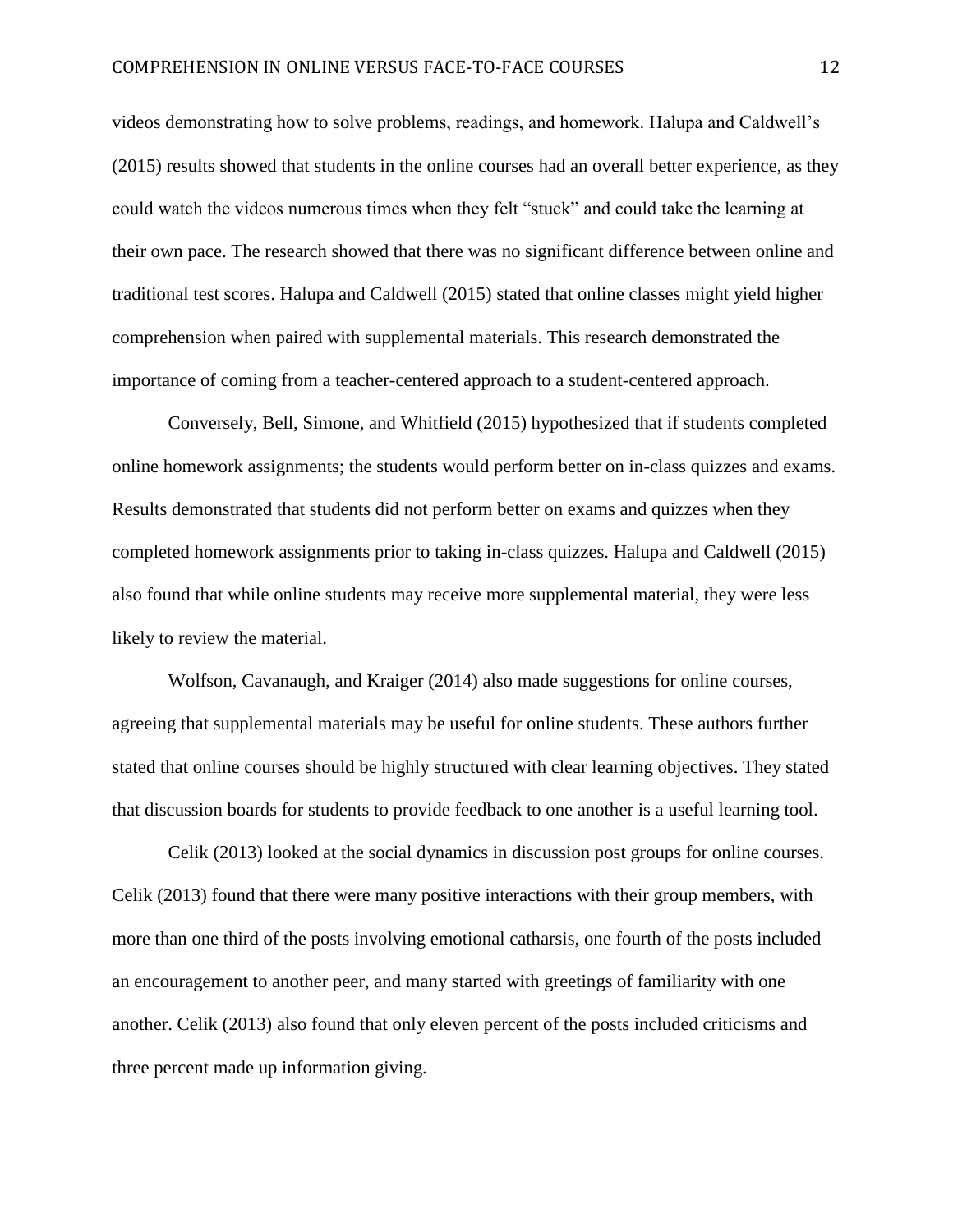Lineweaver (2010) took a different point of view on discussion posts, and instead, postulated that if he incorporated online discussions, students would read more of the required course material and exam scores would improve. Results from this study indicated that there was no significant difference in grades between students who did not engage in discussion posts and students who did participate in discussion posts.

Blackmore, Tantam, and Deurzen (2008) studied an online counselor education course. The authors discussed how they required their online students to post on discussion boards, and to attend a one-hour chat-room discussion every week. The students were graded based on their discussion board contributions, chat-room contributions, quizzes, and an essay. Students in the study were also provided with tutors for both online and traditional courses. Their research found that these online students did not perform significantly differently than students who attended the traditional counselor education course. The researchers also found that the online students spent more time on course materials than the traditional students, but spent less time with the tutors than the face-to-face students.

#### **Student Diversity**

Another important factor to look at in terms of courses, both online and in traditional settings is the age, gender, and ethnicity of the student. This factor was looked at to see if were cultural differences between students could impact comprehension of core material. It is important to know if minority counselor education students are able to complete online course work and utilize the skills necessary for a career in counseling.

In 1991, the US Department of Education (1994) estimated that 14.2 million (45% of the student population) undergraduate students were over the age of 25. Elder (1967) found that older adults in a classroom setting improved learning conditions, gave younger students a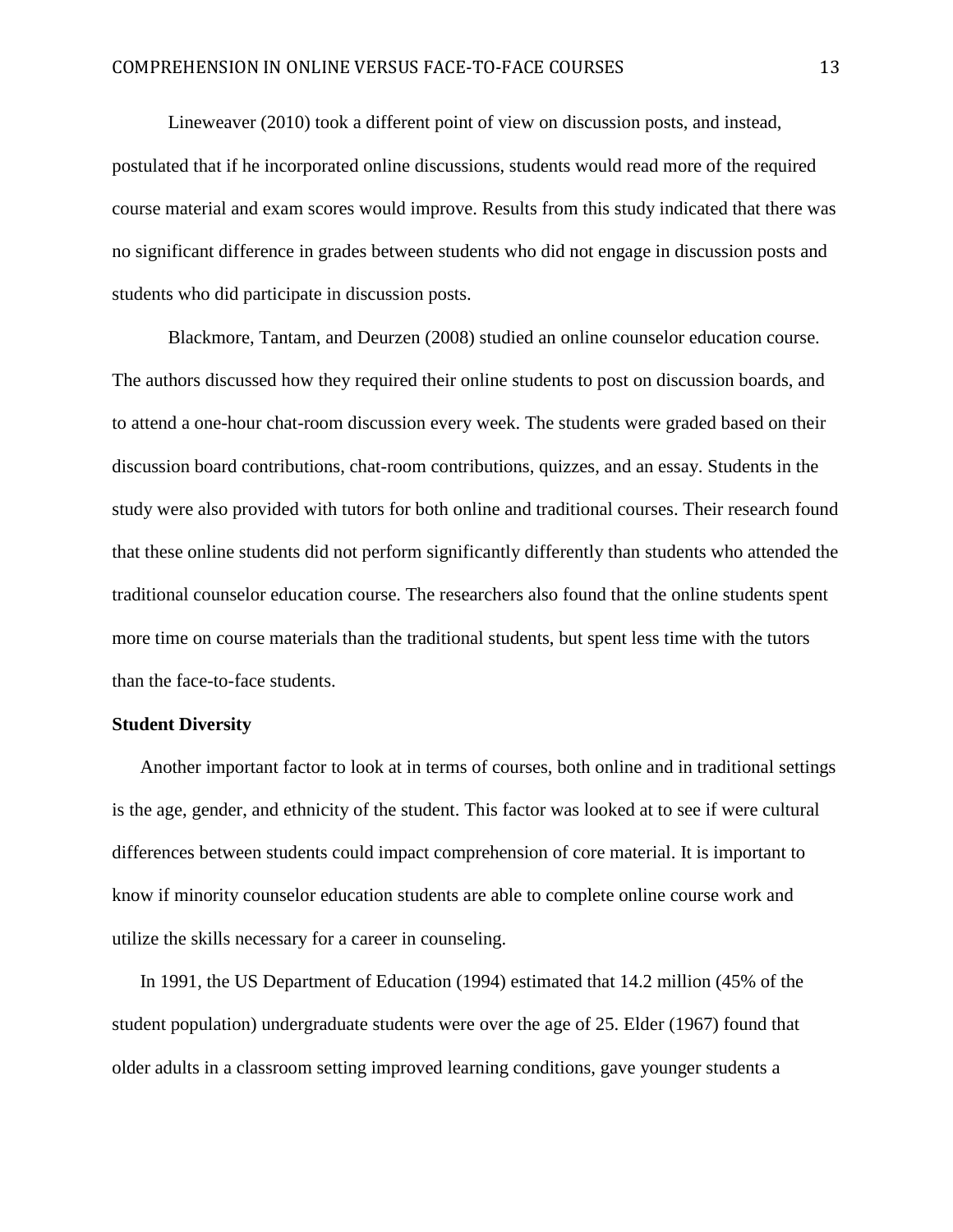broader perspective, helped younger students to strive to do well, and older adults encouraged adult, rather than childlike behaviors in class. Wladis, Conway, and Hackey (2015) looked at students in a community college setting. These authors wanted to know who succeeded in online courses. Their study of 2,600 participants showed that older students did significantly better in online classes than in traditional classes. This may be due to the fact that they have more flexibility when they are more likely to have full-time careers or family members to look after. Research showed that women performed better in traditional classes than online classes. Men did not have a difference in grades. There were no differences found in ethnicity between online and face-to-face courses.

Divita (2012) completed a qualitative study on students' ages 65 to 76 in a hybrid course on computer technology. Participants explained that they wanted to take the course so that they could communicate with their family and peers. Others expressed feeling curious about cyberspace. Some participants admitted to feeling insecure about using the Internet because they are too old, fearing that they have a decreased mental capacity. A few participants in Divita's (2012) study said that while they felt insecure, peers were also telling them that they weren't up to date with technology. From the students who engaged in the course, findings suggested that students were violating age-related expectations by using the Internet, but also showing that they could complete a hybrid course on computer technology.

#### **Discussion**

This literature review has shown that students in online courses learn as much as a student in a traditional course. There are many factors that a student in an online course can get the same amount of information as a student in a face-to-face course. These factors include academic honesty, student preferences, supplemental materials, and student diversity. Miller and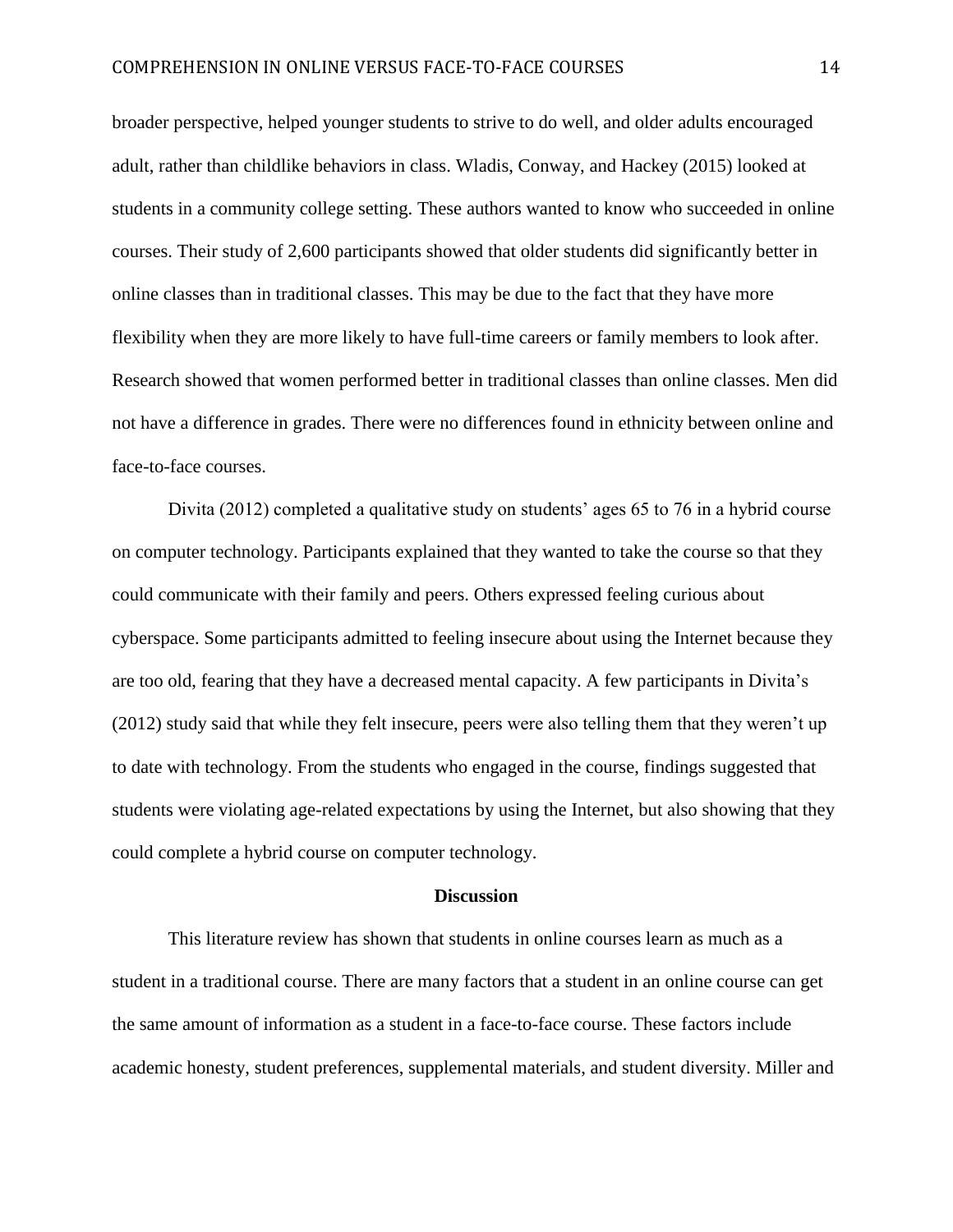Young-Jones (2012) researched cheating and found that there is a significant increase in online course enrollments and that professors in their study had overall negative views on online courses. Mansour and Mupinga (2007) conducted a qualitative study on students and found that there are many reasons students will prefer either online or traditional courses. Researchers such as Halupa and Caldwell (2015), Bell, Simone, and Whitfield (2015), Wolfson, Cavanaugh, and Kraiger (2014), and Celik (2013) all researched different form of supplemental materials and overall found that students perform better on online courses and assignments when given assignments other than just reading the textbook. Divita (2012) was able to demonstrate that older adults are capable of learning how to use online mediums to complete coursework.

#### **Implications for Professors**

Cheating is an important factor in any program, and counselor education is no different. As shown in the research above, it is important for professors to create an online environment for students to display academic honesty. Professors may create this by open-book exams, using online proctors, or other means that they find useful to prevent cheating. Given the amount of information available on discussion posts, it may be beneficial to incorporate them into online classes. Homework assignments may want to be considered to increase course comprehension.

Results from this literature review may be used for professors who are trying to decide whether or not to make their courses an online or face-to-face interaction. A professor teaching an online course may want to consider using a proctor to avoid online cheating, as discussed previously by Bedford, Gregg, and Clinton (2011), or determine if they want their online tests to be open-book, as it reduces the likelihood of cheating (Stowell 2015). A professor teaching a traditional course may want to consider online discussion posts or other online material to help enhance learning, as Celik's (2013) research shows that students felt more positive regarding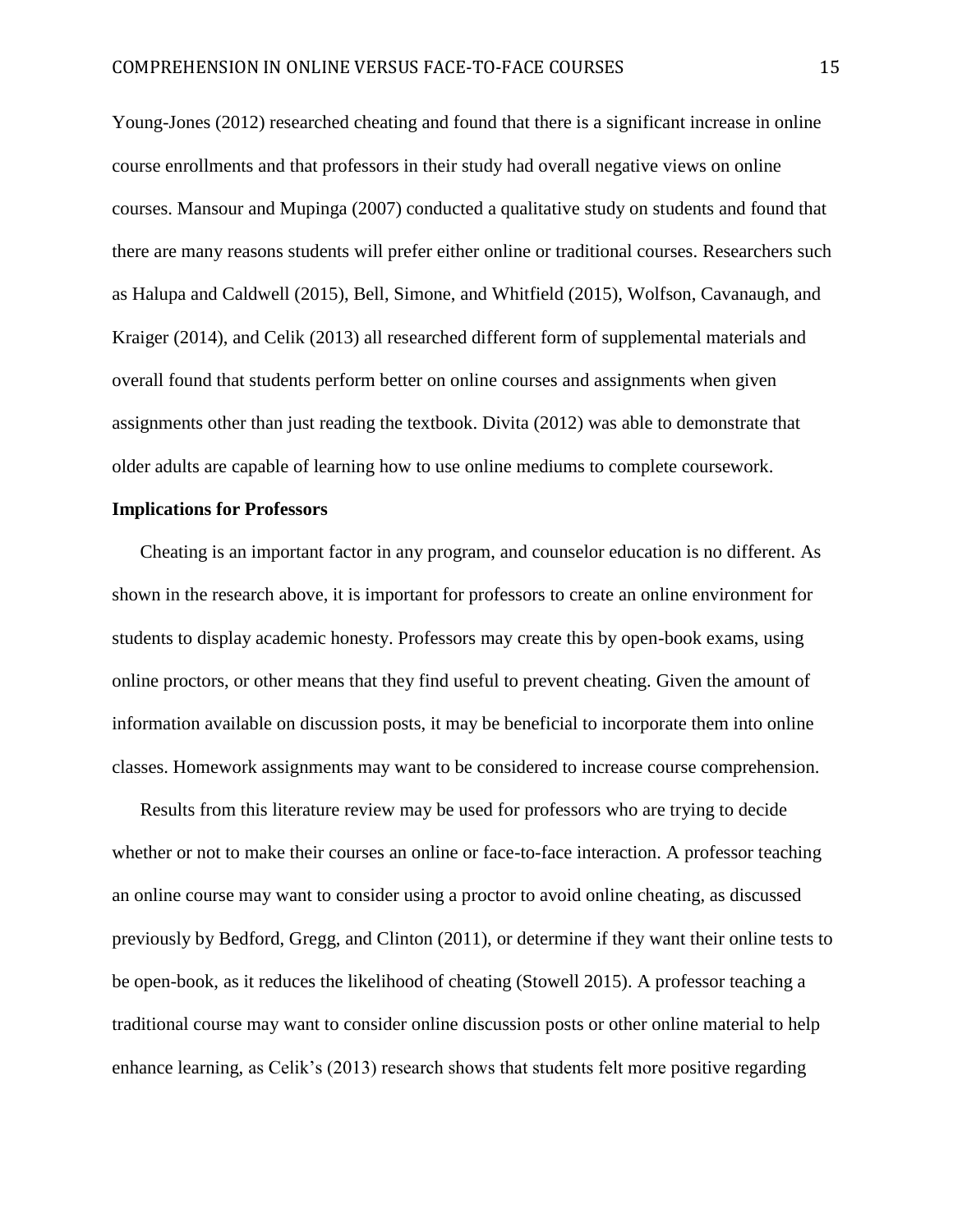their course when discussion boards were implemented, and Halupa and Caldwell (2015) showed that supplemental videos also indicated that students felt as though they understood the content of the course better.

The research provided in this review of literature suggests that counselor education students learn more when supplemental material is provided online, when students have discussion post and the means to build a rapport with their professors, and to reduce the chances of cheating, either by using open-book exams or by utilizing a proctor.

#### **Implications for Students**

Divita (2012) looked at the age of the student and found that if the student was motivated, the student, regardless of age, could complete an online course. Students should look at their own preferences and determine if a face-to-face course or an online course would assist them in learning their material better. Information could not be found to determine how online courses affects students with a disability. Students should ask the university for information on how their classes can accommodate for their disability.

Clinton's (2011) research showed that when students believed that there was little chance of them getting caught they were more likely to believe that there would be no consequences to cheating. When deciding whether or not to take an online or traditional course, a student should look at how they will best learn information and what steps will be taken to ensure that they maintain academic honesty.

Wolfson, Cavanaugh, and Kraiger (2014) also made suggestions for online courses, agreeing that supplemental materials may be useful for online students. A student determining which course to take may want to consider what materials are provided for them to ensure academic success.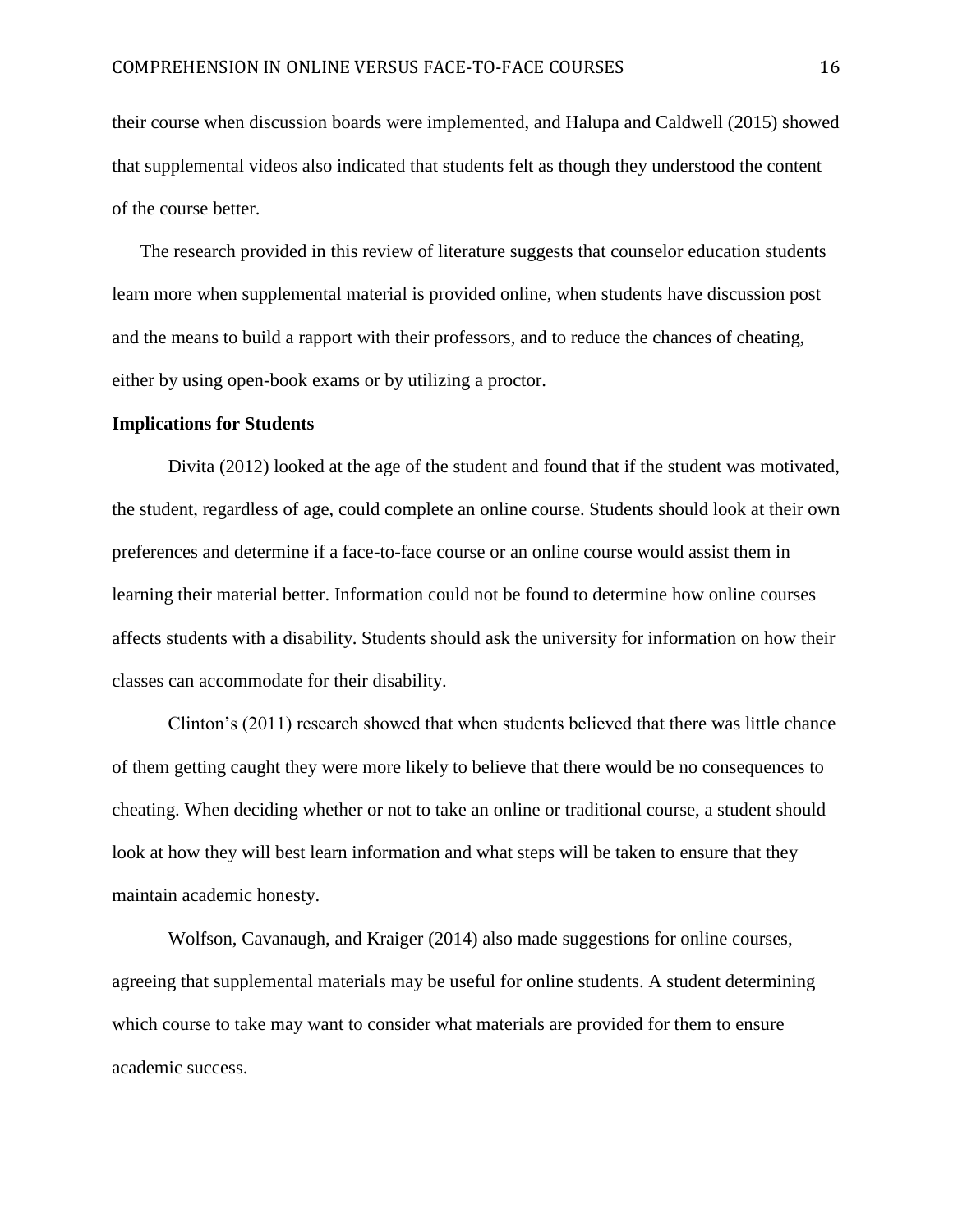## **Future Research**

Future research should look at how to reduce cheating in online formats and ways to engage students with their professors. Given the numerous statistics regarding online courses, it appears inevitable that there will be more counselor education courses taught online. Future research should focus on teaching rapport-building skills in online courses to ensure that inexperienced students are not going into the counseling community. Since counselor education relies so heavily on skills building, research should look at how to learn and practice skills, such as microskills and theoretical techniques, on an online format.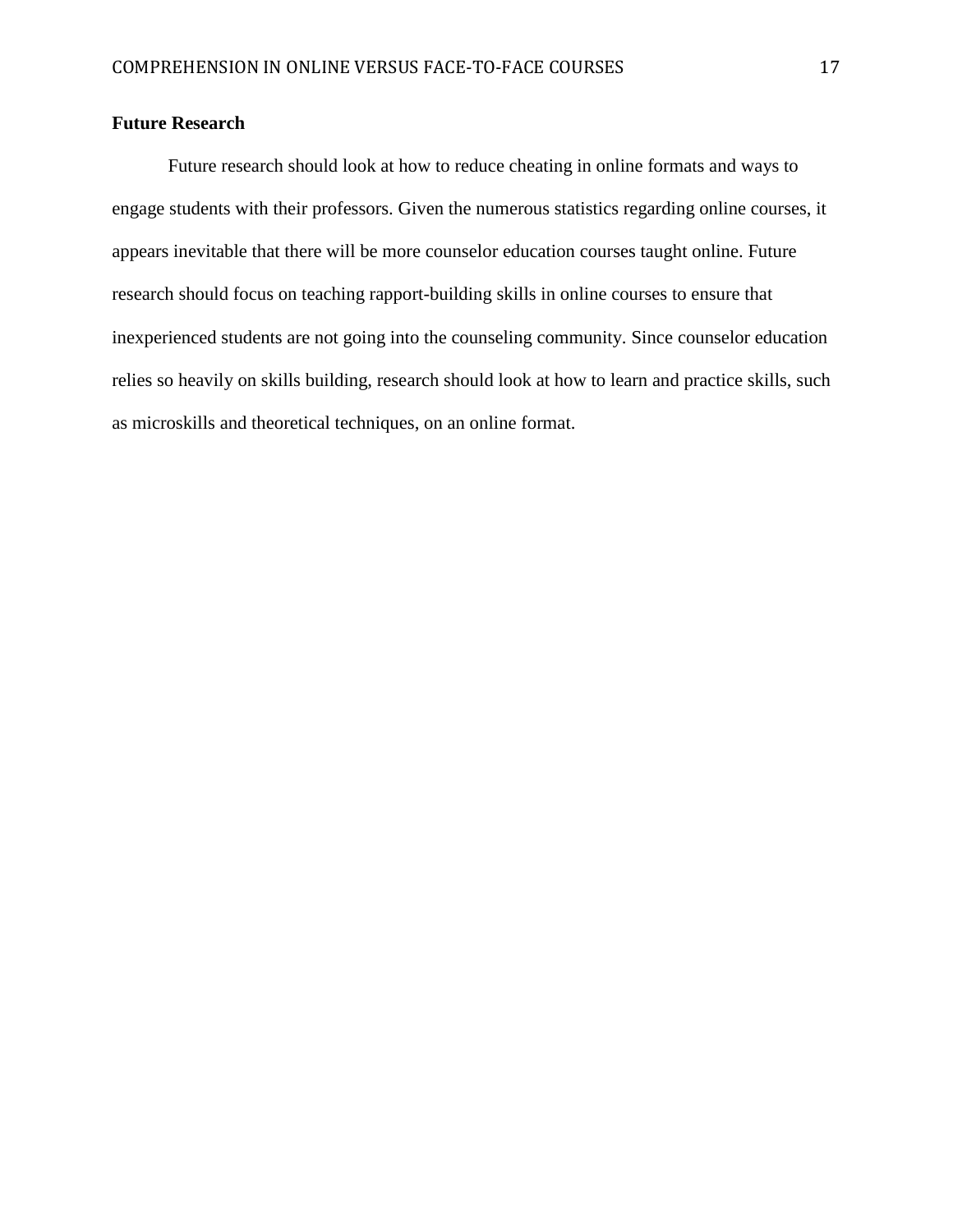#### **References**

- Alharbi, F. (2015) Writing for learning to improve students' comprehension at the college level. *English Language Teaching, 8*(5), 222-234.
- Awad, R.M., & Chinneck, J. W. (1998). Proctor assignment at Carleton University. *Interfaces, 28*(2). 58-71.
- Bedford, D. W., Gregg, J.R., & Clinton, M.S. (2011). Preventing online cheating with technology: A pilots study of remote proctor and an update of its use. *Journal of Higher Education Theory & Practice. 11*(2). 41-58.
- Bell, M. C., Simone, P. M., & Whitfield, L. C. (2015). Failure of online quizzing to improve performance in introductory psychology courses. *Scholarship of Teaching and Learning in Psychology*, *1*(2), 163-171. doi:10.1037/stl0000020
- Bjornsen, C. A., & Archer, K. J. (2015). Relations between college students' cell phone use during class and grades. *Scholarship of Teaching and Learning in Psychology,*  doi:10.1037/stl0000045
- Blackmore, C., Tantam, D., van Deurzen, E. (2008). Evaulation of e-learning outcomes: Experience from an online psychotherapy education programme. *Open Learning: The Journal of Open and distance Learning, 23*(3). 185-201.
- Celik, S. (2013). Unspoken social dynamics in an online discussion group: The disconnect between attitudes and overt behavior of English language teaching graduate students. *Educational Technology Research and Development, 61*(4), 665-683. doi:10.1007/s11423-013-9288-3
- Comprehension. (n.d.). Retrieved November 1, 2015, from Merriam-Webster website: <http://www.merriam-webster.com/dictionary/comprehension>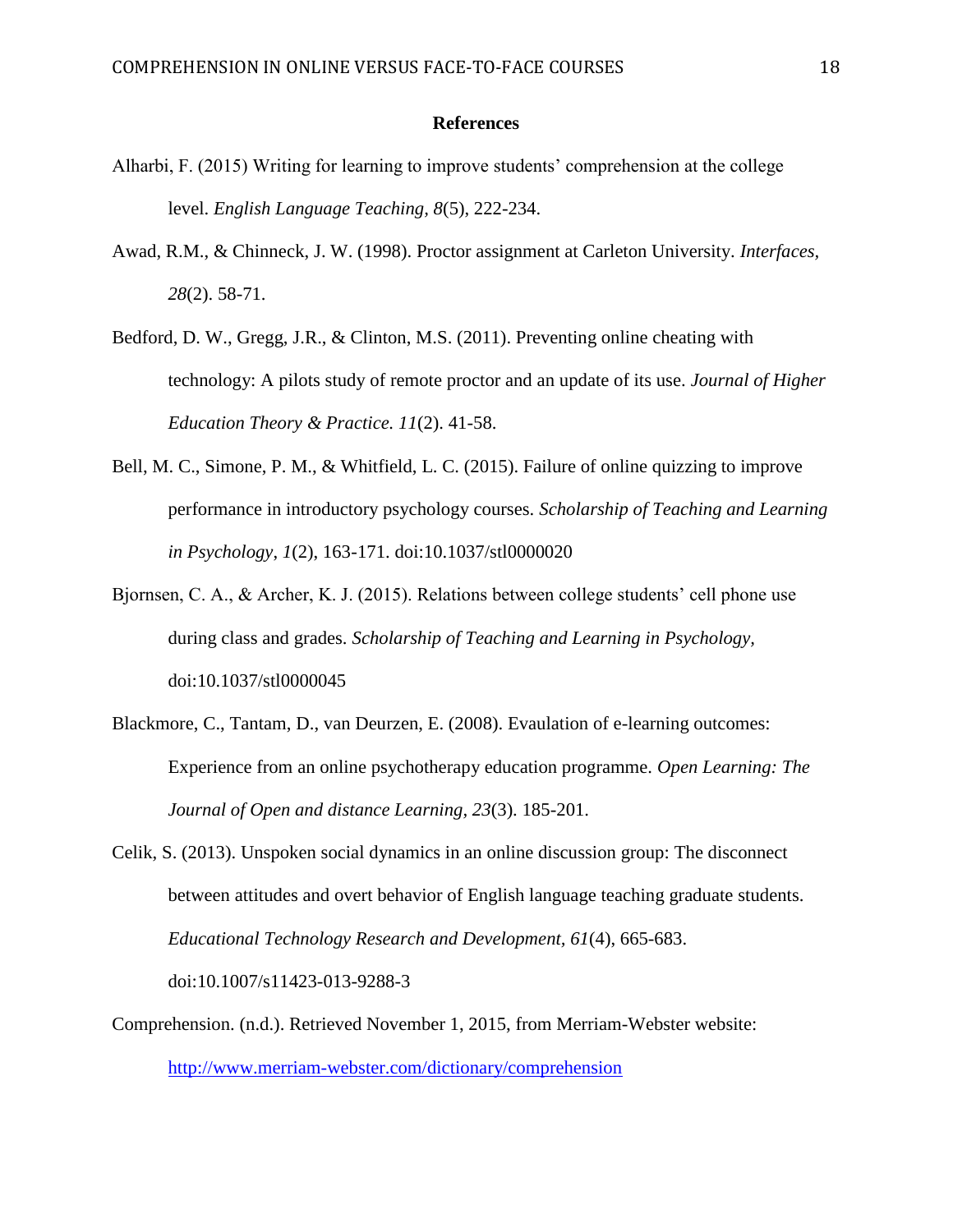- Divita, D. (2012). Online in later life: Age as a chronological fact and a dynamic social category in an Internet class for retirees. *Journal of Sociolinguistics, 16*(5), 585-612. doi:10.1111/jos.12000
- Elder, G. H., Jr. (1967). Age integration and socialization in an educational setting. *Harvard Educational Review, 3*(7), 613-614.
- Gray, D. (2013). Barriers to online postsecondary education crumble: Enrollment in traditional face-to-face courses declines as enrollment in online courses increases. *Contemporary Issues in Education Research, 6*(3), 345-348.
- Halupa, C. M., & Caldwell, B. W. (2015) A comparison of a traditional lecture-based and online supplemental video and lecture-based approach in an engineering statics class. *International Journal of Higher Education, 4*(1), 232-240.
- Lineweaver, T. T. (2010). Online discussion assignments improve students' class preparation. *Teaching of Psychology*, *37*(3), 204-209. doi:10.1080/00986283.2010.4885
- Lyke, J., & Frank, M. (2012). Comparison of student learning outcomes in online and traditional classroom environments in a psychology course. *Journal of Instructional Psychology. 39*(3-4). 245-250.
- Mansour, B. E., & Mupinga, D. M. (2007). Students' positive and negative experiences in hybrid and online classes. *College Student Journal, 41*(1), 242-248.
- McCombs, B. (2000). Assessing the role of educational technology in the teaching and learning process: A learner-centered perspective. Paper presented at the Secretary's Conference on Educational Technology 2000, Alexandria.
- Miller, A., & Young-Jones, A. D. (2012). Academic integrity: Online classes compared to faceto-face classes. *Journal of Instructional Psychology*, *39*(3-4), 138-145.